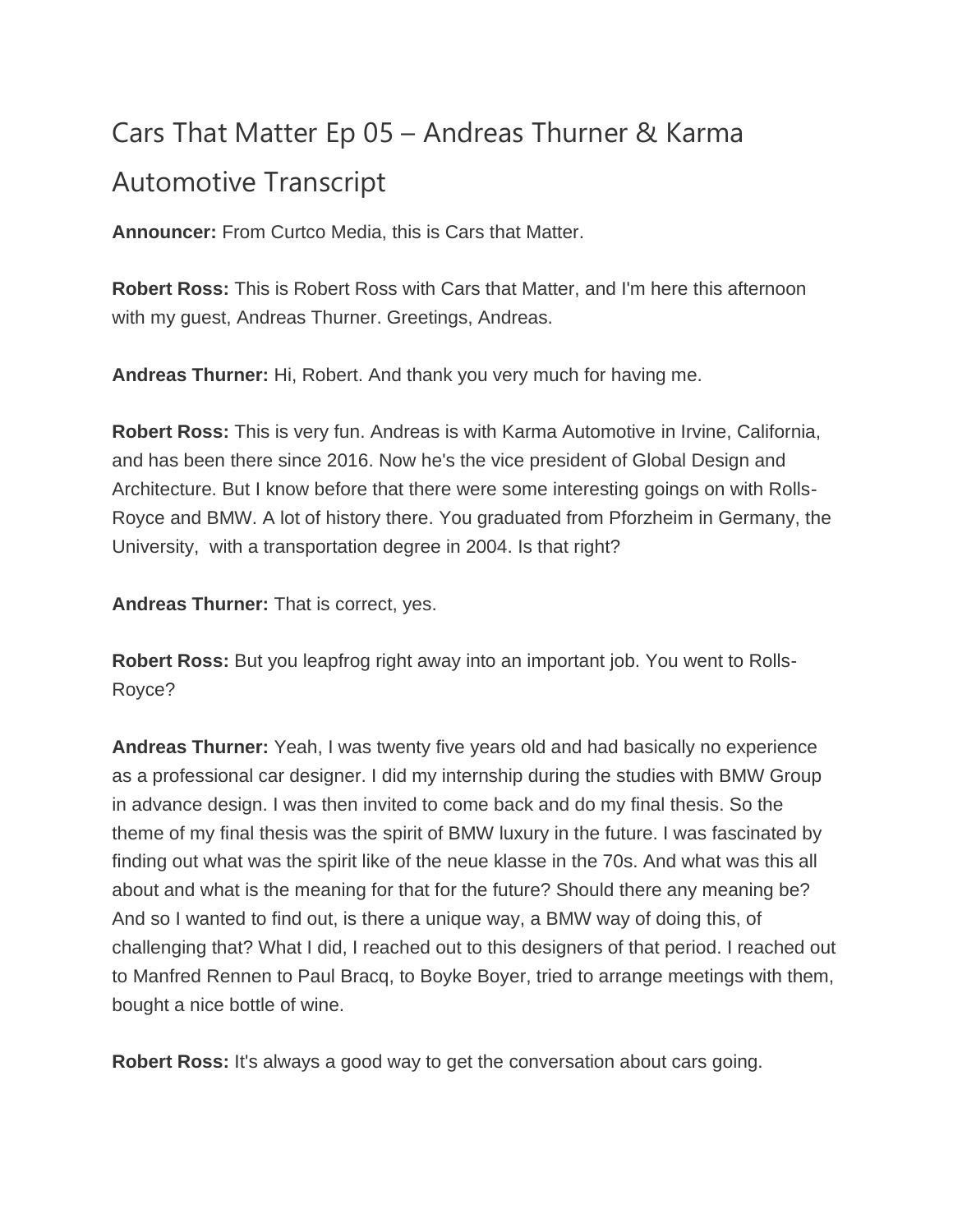Exactly. And ask them if I could visit them in their houses. They were all the gentlemen. They were happy to invite me in to talk about the past. So what made that special? Why? How did they work? What was different to the established companies at that time? Mercedes was established and I talked about like.

**Robert Ross:** BMW was really the underdog.

**Andreas Thurner:** It was the underdog. They were basically the not the startup but the challenge for sure.

**Robert Ross:** Absolutely.

**Andreas Thurner:** Small symbols like they, I recall they said, you know, we all had short arms shirts. We didn't wear a tie. The guys at Mercedes wore ties and long shirts and jackets and so on. They all at BMW, there were very few people, very small teams. You knew exactly by first name who was responsible for aero dynamics, who was responsible for this and that.

**Robert Ross:** You were responsible for some very beautiful cars?

**Andreas Thurner:** Yeah, yeah, yeah.

**Robert Ross:** Hard to imagine something being more perfect as an exercise in economy and efficiency than the BMW 2002 or something more beautiful than a 3.0 CSL.

**Andreas Thurner:** Absolutely. And then you listen and then you hear about the small stories and the vent on what he did in order to challenge the Fords and so on. It's amazing. It was, it was inspiring for me. And then of course you heard not only the attitude, how they interacted, how fast, how agile they were as well. How would they describe their products, like a tailored suit. Just enough never, never more than just enough.

**Robert Ross:** That's right.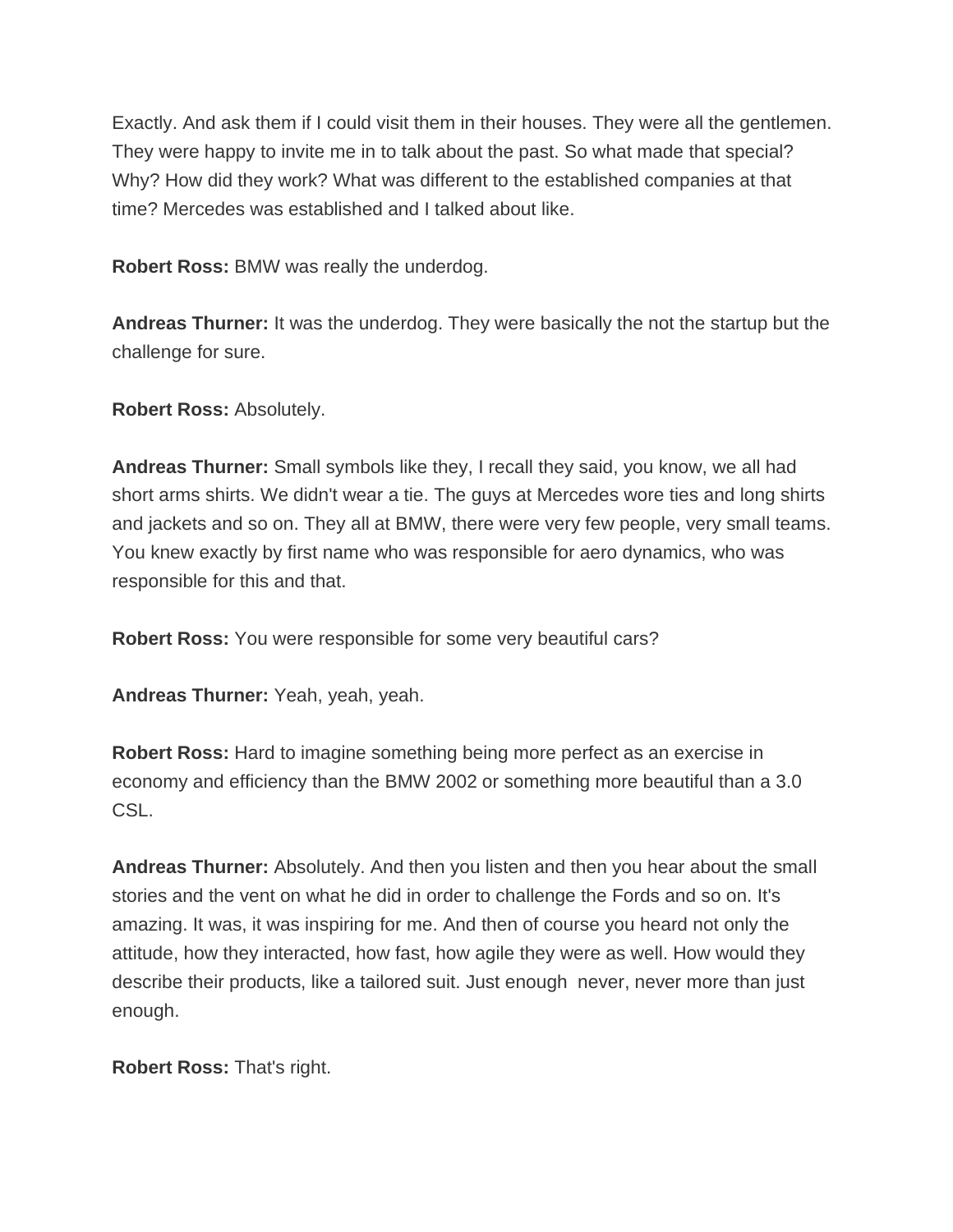**Andreas Thurner:** Perfect.

**Robert Ross:** An understatement, but understatement that was absolutely right.

**Andreas Thurner:** Anyway, this was probably my start to something of a little bit more meaningful car design and really trying to bring the point across, OK. One can make a difference by showing that there are different approaches. My model was shown at BMW to the board. The board came down into design to see, to review my scale model of the seven series. You know, that never happened before. And I was then, was asked to present my model to the group design chiefs of, you know, Mini, Hildebrand at that time. Ian Cameron at Rolls-Royce.

**Robert Ross:** Right. And of course, at the time, Chris Bangle was in charge of things at BMW.

**Andreas Thurner:** And Chris Bangle was leading that. So I was, I recall when I presented that was even before I presented in Pforzheim where I'm in school and I was so worn out, I was so worn out. I couldn't even think of any like CV or application or even fact. I didn't want even to work in that industry at all because I was just tired. I was just burnt out.

**Robert Ross:** You hadn't even started yet.

**Andreas Thurner:** So I already had an application to go in, go into Israel for one year into a kibbutz or to go. The other application I had was to go on a boat in Netherland's for a year and just play guitar and just, you know,.

**Andreas Thurner:** Every everybody's dream.

**Andreas Thurner:** But then just in this presentation, three or four of the different brand chiefs give me their business card. And Ian was one of them said, well, we should talk.

**Robert Ross:** Well, that's Ian Cameron, of course, former design director at that Rolls-Royce Motor Cars. And we've had Ian on the show. And what a fascinating character he is. I guess a bit of a mentor to you.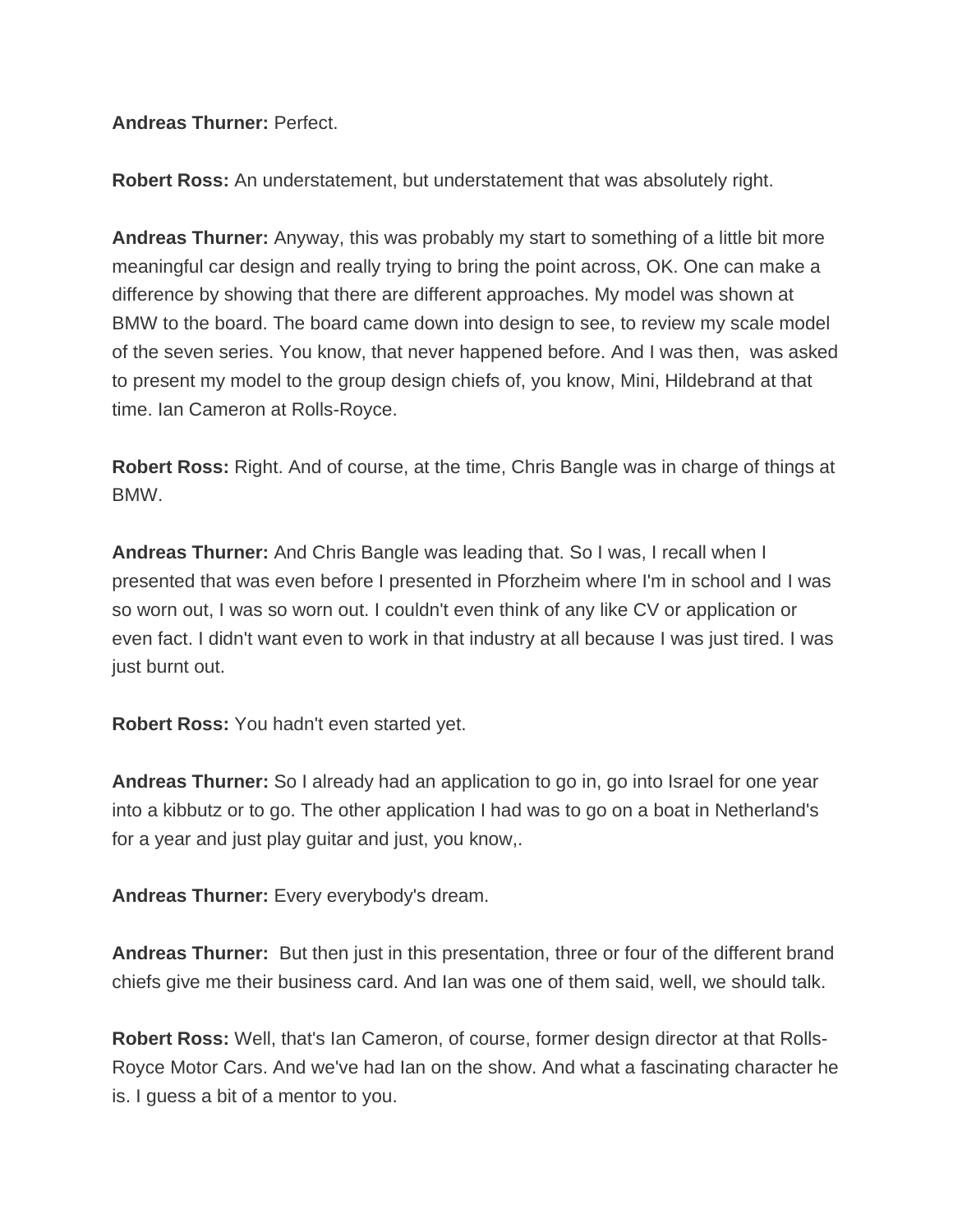**Andreas Thurner:** Absolutely. The mentor. And that's the thing. One of the most inspiring people in this industry now. Later, I got different opportunities, but really Ian brought his team around that same time, this was a small Rolls Royce team within BMW that was kind of very special. Nobody saw them really. They were in their own corners and like, the elite. They just launched a Phantom some years ago and that car inspired me in.

**Robert Ross:** Talking about a car that matters.

**Andreas Thurner:** At car that matters. So the Phantom, I thought such a car would not at all be possible anymore. And I was a student, so that had a big impact. Still, it was so far away for me that I would have never dreamed even to applying there again to work. There was just too far away. So when Ian then brought his team around and said no, can you wait? And you know, he brought Marek Djordjevic and Dean Smith and Charles Coldham, and.

**Robert Ross:** Marek was responsible for the exterior of the Phantom. Am I right?

**Andreas Thurner:** Marek was the Phantom designer, and of course set the tone for the future then of Rolls-Royce with his styling. And this is with his feeling as well. But everybody there was just so warmhearted and so impressed by the approach. Not everything that I did for my thesis was wonderful or perfect. When I look today at the sketches, I don't even want to look at the sketches.

**Robert Ross:** Well an artist is his own worst critic.

**Andreas Thurner:** But I remember when I met Ian again for the interview. And the first thing he said. I'm Ian, by first name directly. Of course he's British,.

**Robert Ross:** So there's no worry about sie or du .

**Andreas Thurner:** No worry about sie and du. And I remember it, he said in one he said to one of the other team members in the very beginning that he hired me because he liked my eyes. You know, this is just it was just different. It was just not about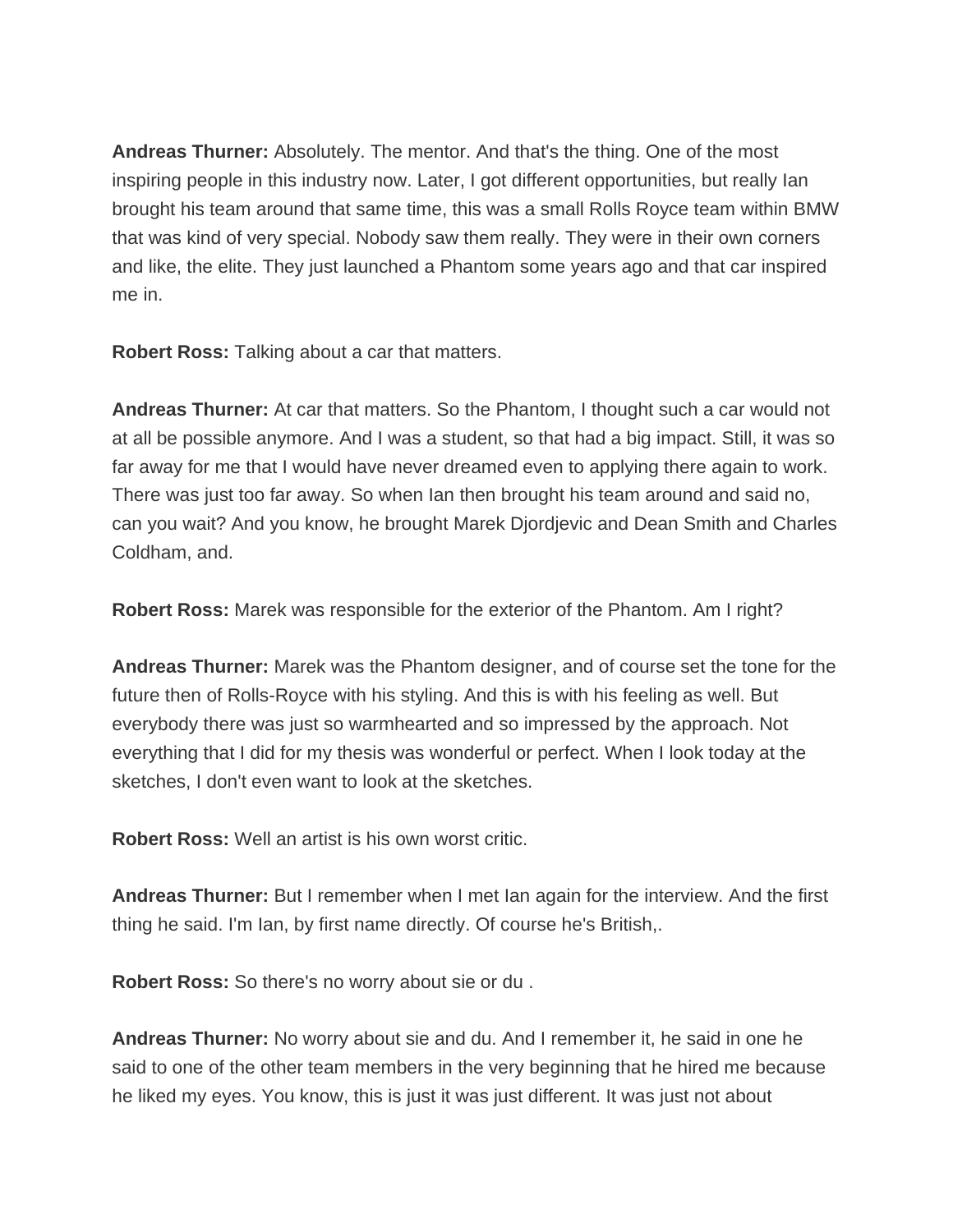business. It was not about, I had as well offers where I would have earned in the beginning more money. But with Ian I didn't even ask. I didn't. I did not even know what I was going to earn It was just like, oh, it was just an honor.

**Robert Ross:** It's fantastic. Well, obviously, we want to talk about what's happening at Karma and how a lot of these past experiences of yours and the great depth of knowledge you gained with BMW and Rolls Royce kind of informed your notions of luxury with the new company. But, you know, let's go back before we kind of jump into Karma and talk about for a minute some of the things that really inspire you. You know, I had a chance to look at you with your portfolio. And obviously the drawing is remarkable. A lot of car designers, quote unquote, obviously have some great executive skills with the pencil or the pen. But drawing is obviously something that's really important to you. And you have an art background and maybe you want to talk about that for a moment. I think that very few designers have a fine art background. And to me, it seems like a rare connection that informs design in a way that would not otherwise be so informed.

**Andreas Thurner:** Yah and sketching design means a lot for me, even before I could probably articulate in any other way, I was sketching all the time. My parents have four boys and they tell even when I was 2 ,3 years old, I was sketching all the time. Two older brothers later, when I was in kindergarten and then in school, I was asked by my older brothers to sketch their homeworks. When they were when they were in high school or in university. I did some art projects for them and they paid me. So that was the way where I gained respect from my olders, but it was very special. There's this story as well that I love to sketch so much. And then kindergarten. I had teacher who who let me do that, right?

**Robert Ross:** I usually they're yelling at you, young man. Put the pencil down and listen to this history lesson.

**Andreas Thurner:** No this this is actually really reason why we decided. Here's why in California, our boy goes to a Waldorf kindergarten because he can be. Being creative this is the best education you can have. Yet the academic education starts much later there.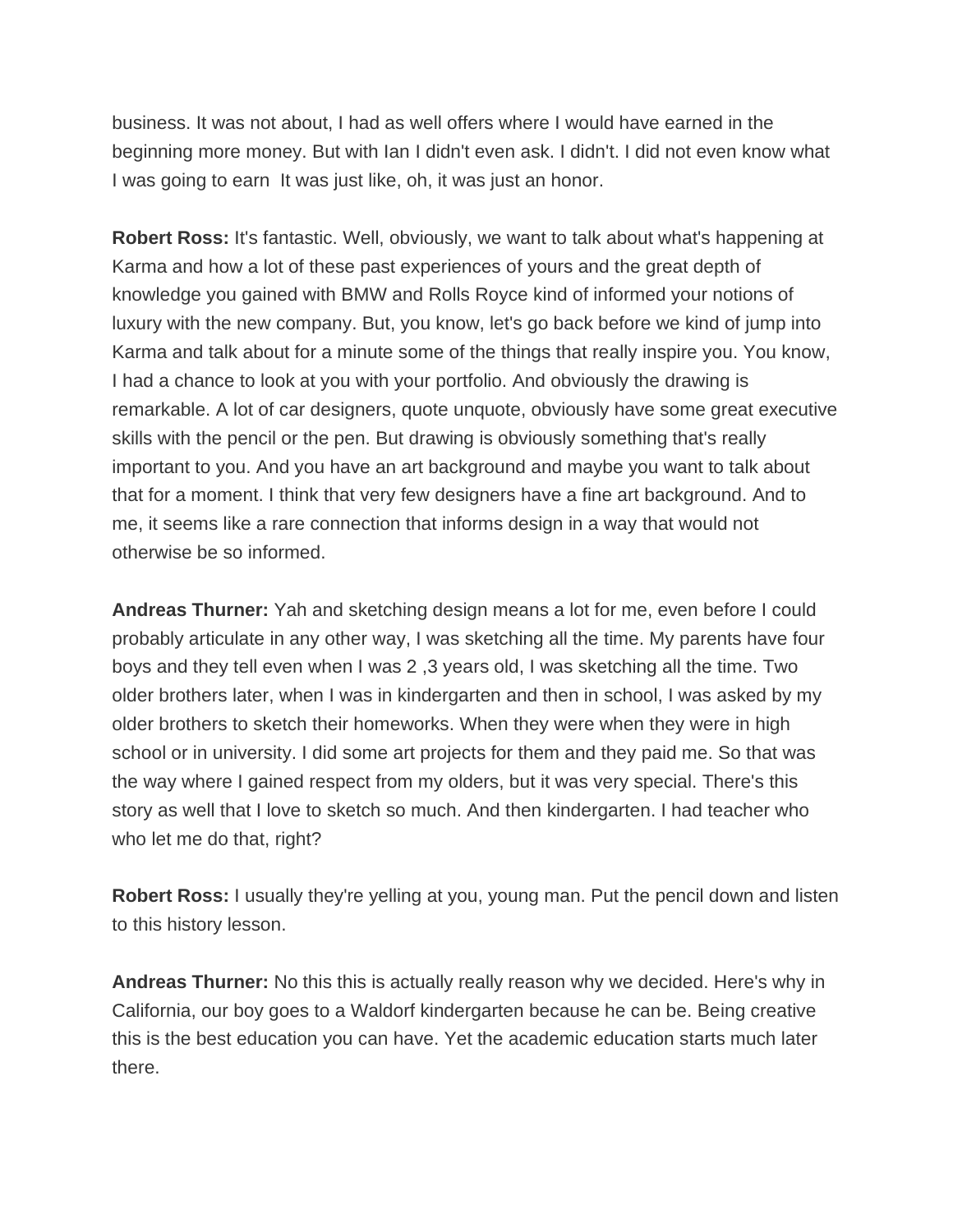## **Robert Ross:** Yes.

**Andreas Thurner:** And in my experience, there was the same thing I just was allowed to sketch all day. The rest of the time I wanted to be carried around because I was just a mom kid. But then coming into school, I had a teacher who did not understand that. Oh, who for sure thought doing good by being strict, wanting to be strict, and wanted to forbid me to sketch. And I realized much later that this was really a critical phase for me. I was getting afraid. I was I was slipping down and not really catching up with the others in terms of reading. I was sick a lot. I was home and so on. So my parents learned that as soon the topic school came up at home, I was quiet. I couldn't express it, but I was not healthy, not happy there.

**Robert Ross:** Well, obviously, drawing for you became a creative endeavor early on. And it seems to me that it's still really a fundamental building block to your creative process in your current design role. I mean, without drawing, how would you do it?

**Andreas Thurner:** No, it's the starting point for everything. I think you need to understand. You need to articulate. I had a fantastic life drawing professor at Pforzheim. He always said you need to through drawing, understand basically the backside what you don't see. So you draw it all around, you understand, you immerse yourself in something. That's an important thing. It's an important thing as well. Like you, you're exposing a lot of your personality. It's like a hand writing. Don't have the most beautiful handwriting, but the still the art of how a line is. What importance you can put into one single line is what kind of respect, you know, knowledge experience can go in one single line is astonishing. It's amazing.

**Robert Ross:** And many times, of course, a car can carry that same line and carry that same signature through the arc of a fender or a profile or a or even a detail that really sort of identifies its creator in a way that's completely unique.

**Robert Ross:** Before we go on, we're going to take a quick break and then come back with my guest, Andreas Thurner on Cars that Matter.

**Promo:** Hey, this is Chris and Jenny from When Last I Left another Curtco Media podcast. And we have some awesome news for you. Super exciting if you're anything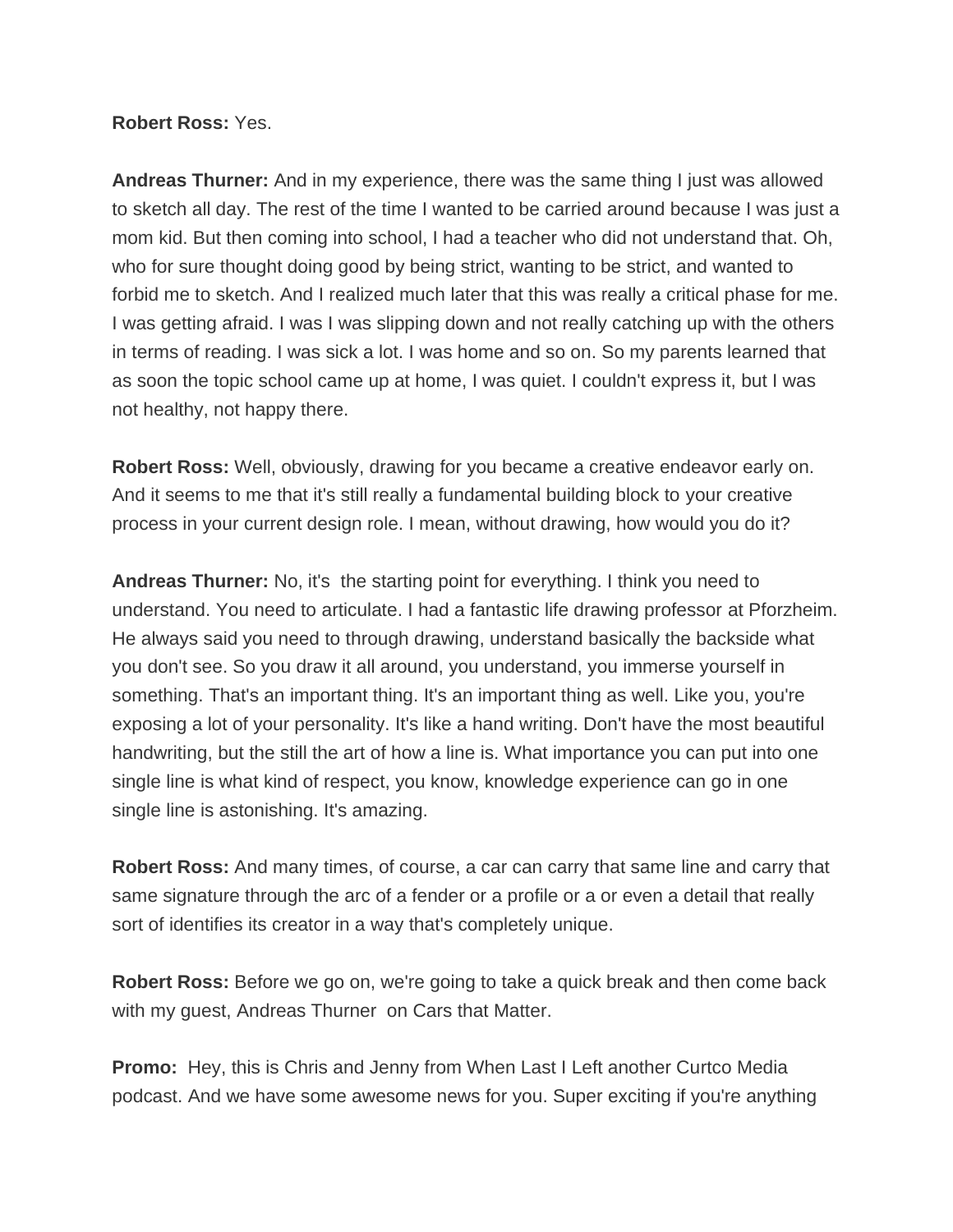like me gift giving can be kind of difficult this time of year. I'm not like you. No, you're not. I'm really great at giving gifts. She's much better at giving gifts. You want to know why? Why? I got to Vicesreserve.com, Vicesreserve.com, Vicesreserve.com. It's the perfect place to get unique curated gifts that don't suck like cocktail kits, cool gadget, really great liquor. They don't stop there, though. They don't. If you use the code podcastVIP, you get an extra 15 percent off everything in the store. Everything is 15 percent off with the code podcastVIP, everything at Vicesreserve.com That's insane. You should go now. I'm going to go as soon as I finish listening to this episode. Go buy me something. I will.

**Robert Ross:** Welcome back to Cars that Matter. Andreas, we talked about Rolls-Royce briefly, but I think it's important to kind of go back and touch on some of the really important breakthroughs that you and the team made with both the Ghost and the Dawn. The Ghost, of course, being the smaller sibling to the large and stately Phantom and of course, the Dawn being the convertible or drop-head version of a very beautiful personal Rolls Royce.

**Andreas Thurner:** I was hired for the Ghost. 2004 when I started, the project was not defined at all. It could have been this or that. So it was prior to the proportion phase. It was the concept discussions. And one of the first trips that the design team did was to Goodwood and Karl-Heinz Kalbfell was actually still a CEO. That was the day before he left.

## **Robert Ross:** Was that right, for Maserati?

**Andreas Thurner:** The day before he left. So I was brought in for this project. And I remember, of course, when you come in and you mean I'm the only one and I failed. Oh, my gosh. This is what history, what responsibility. And there's somebody who really believes in you, so you better deliver. The first weeks, I put up sketches and sketches and sketches, the hall I filled the hall full of sketches and I remember Ian coming in and saying, Andreas. Don't stress yourself. We're just building one car. You know, it wasn't not about, it was not about quantity that he wanted. That was something I learned immediately and was about quality, though. Do the right thing, believe in it. Don't open if you don't believe in it, all the possibilities go for what you believe. Yeah. So many,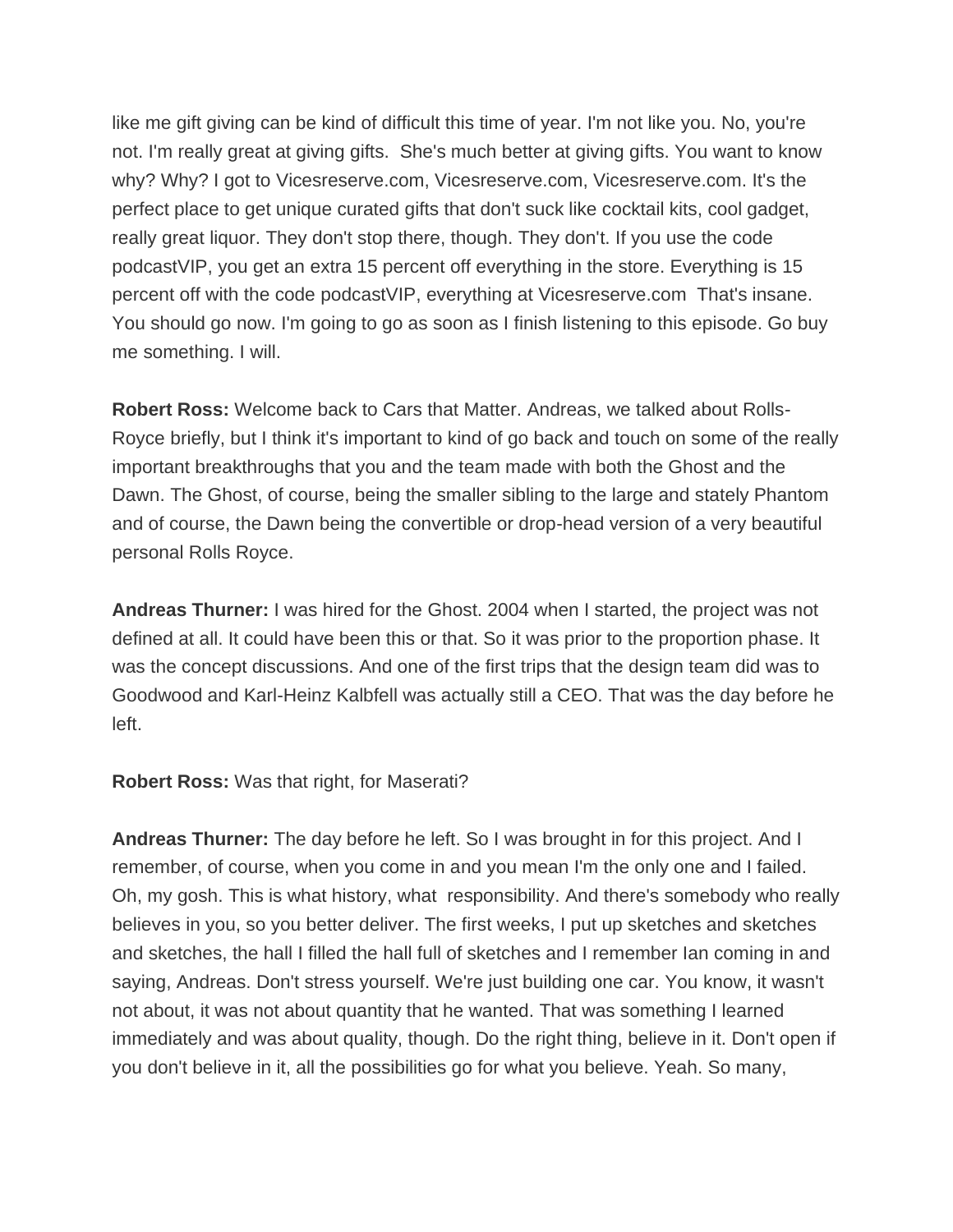many, many of these, of these occasions. And then so we continued, had a one and a half, two years proportioned phase. Not an easy.

**Robert Ross:** What does that mean. Does it ,when you say proportion phase, help me and our audience understand what that exactly means.

**Andreas Thurner:** So after identifying what the general concept of the car is. So let's say it's a four door, right? Sit down and not a two seats roadster. You start concept phase with your engineers and you know, different parties have different proposals. See, it makes sense to spend, take so and so many carryover pieces from a seven series or do something completely different. or find a hybrid. And what is that hybrid worth? So you need to, then it's modern negotiations is really, you have different passes. The same design and the best case that you can compare it and go one or the other pass. So we had a good proportion phase, I think a successful proportion phase. And then we went into a 16th century house in Southern England and West Sussex.

**Robert Ross:** That would be a new house in England, wouldn't it?

**Andreas Thurner:** Probably, yeah. It's a beautiful, beautiful house with a ball room with our own chef who later became a two Michelin star chef.

**Robert Ross:** And only one to go.

**Andreas Thurner:** This was this was a very, very impressive time as well. In many ways, that was called the kick off of the design phase after the proportion phase. The tricky part for me was there was the first time for me after like two and a half years living and already breathing and already like dreaming and carrying the car through to make sure. This this is this dance. This is proportion. So it was already my baby, right? Basically. And I was 27 or 28 then. And then suddenly the design competition started. So suddenly we had a designer coming in from DesignWorks. We had somebody coming in who just did E92 BMW.

**Robert Ross:** But wait a minute. This was yours.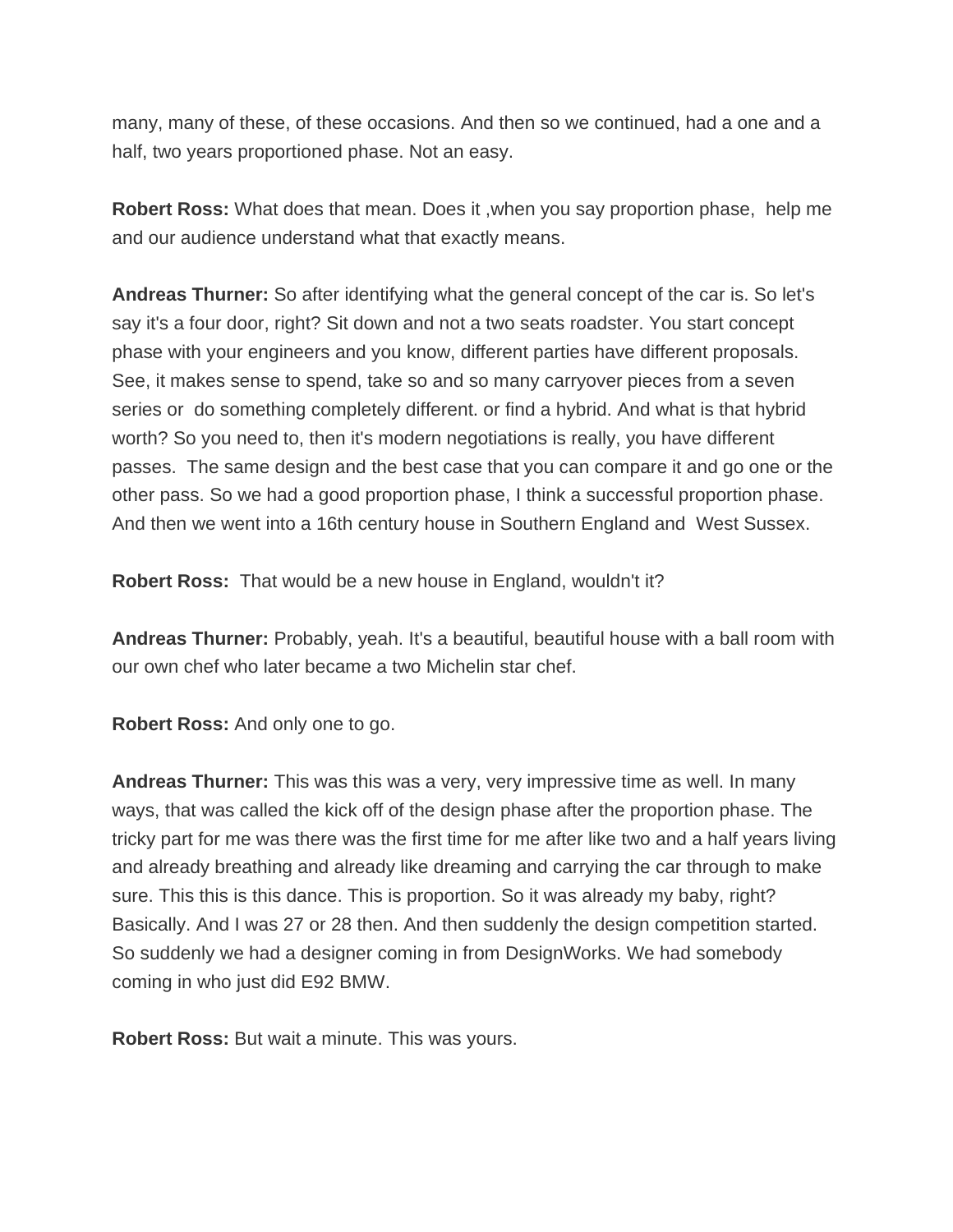**Andreas Thurner:** This was, you know, this is normal, like just a normal life of a designer. So. So more people came in and they started than first day with beautiful renderings and sketches. And I was, I was kind of in shock. I said no. And I wasn't anticipating that something that this could happen. And another one of those stories that I will never forget. You know, of Ian Cameron, he comes in and realizes that I have kind of a a blockage or I can't deliver in the first couple of days or even a week. I don't know when it's was. And he just says, well, you don't have to show me anything anymore. You showed it before that you can do it. Not a problem. Just enjoy your time. Boy, talk about faith. My gosh. And the next day, I was able to sketch again, And these, basically these renderings that I have here are done in this house like the days after he said this to me.

**Robert Ross:** This is amazing. I wish our audience could see these renderings. They are absolutely exquisite. Talk about artistic, its artistic capabilities. These are gorgeous illustrations. Very soft and painterly. Are those done with markers or a computer? How do you render these things?

**Andreas Thurner:** So I was experimenting with a watercolor with hand. My sketches are all, first of all, hand sketches. I'm not a good sketcher on the computer. And I think differently on a piece of paper. But the young designers, they sketch on a computer, but it is actually not always good. And I try it as well to challenge them from time to time.

**Robert Ross:** Yes.

**Andreas Thurner:** Because as you know, busy, busy, you can just, it's just replaceable. So easy.

**Robert Ross:** And that's the difference between typing on a keyboard and actually being or being able to write in cursive. If you write it, you feel it in a way that you can never feel it if you click the keys.

**Andreas Thurner:** Absolutely. And to have this as well that you actually you know, you could screw it up if this were something special. You know, a sketch, a rendering where you have to know exactly when to stop. That's a beauty as well into that. Right. It's a different relationship you have with a sketch. So, for example, in this series of these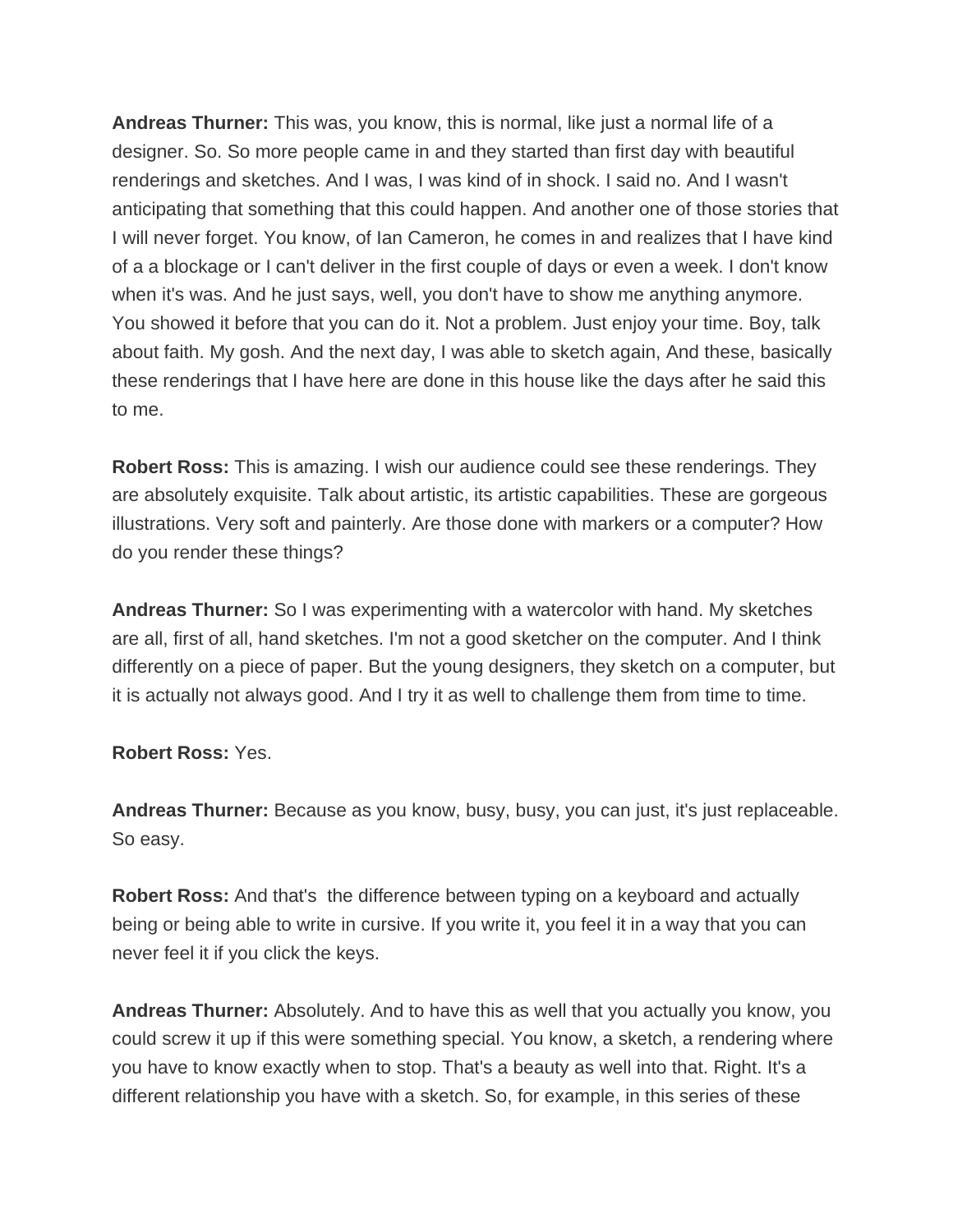blue renderings, it meant for me something how I did them that was the Ghost straight out of the shadow. That was, they should be powerful. They should be elegant. They should be like nobody else has done them before. Never seen them before. So this was, this was the meaning for me behind that. .

**Robert Ross:** Andreas, give our audience a quick glimpse of Karma's history as it is and what the opportunities and challenges were when you came there.

**Andreas Thurner:** So Karma was bought by the Wanxiang Group, some like, four years ago, five years ago, four years ago. And Wanxiang is the largest parts supplier manufacturer in China, but they have many, many other business as well. There's a Wanxiang North America and Wanxiang China. Insurance companies, hotels and much, much more. But Wanzxiang is a company with principles, with very noble principles. We got to know the chairman and now his son. Unfortunately, the chairman died. But he was a hero. He still is a hero in China. He never sold the company. He was always good to his people. He did everything for his people. And he bought Karma as well by saying he want to not only be part supplier. He want to build up his own luxury brand to give back to his people. And people believed him because he never took more for himself than up to they needed. So his office was super simple.

**Robert Ross:** What an inspiring story.

**Andreas Thurner:** He flew economy. You know, he was a billionaire.

**Robert Ross:** With Andreas at the forefront of new car design. I had to ask him to take a look into his crystal ball to see where car design was going, specifically through the lens of luxury.

**Robert Ross:** What about battery electric, pure battery vehicles? Is that going to be where we're going?

**Andreas Thurner:** Well, I think for an interims time for sure. If it is battery powered, I think definitely electric cars. But there are different ways to power them as well. For a period or for a generation or two, for sure. I'm pretty convinced right now we drive at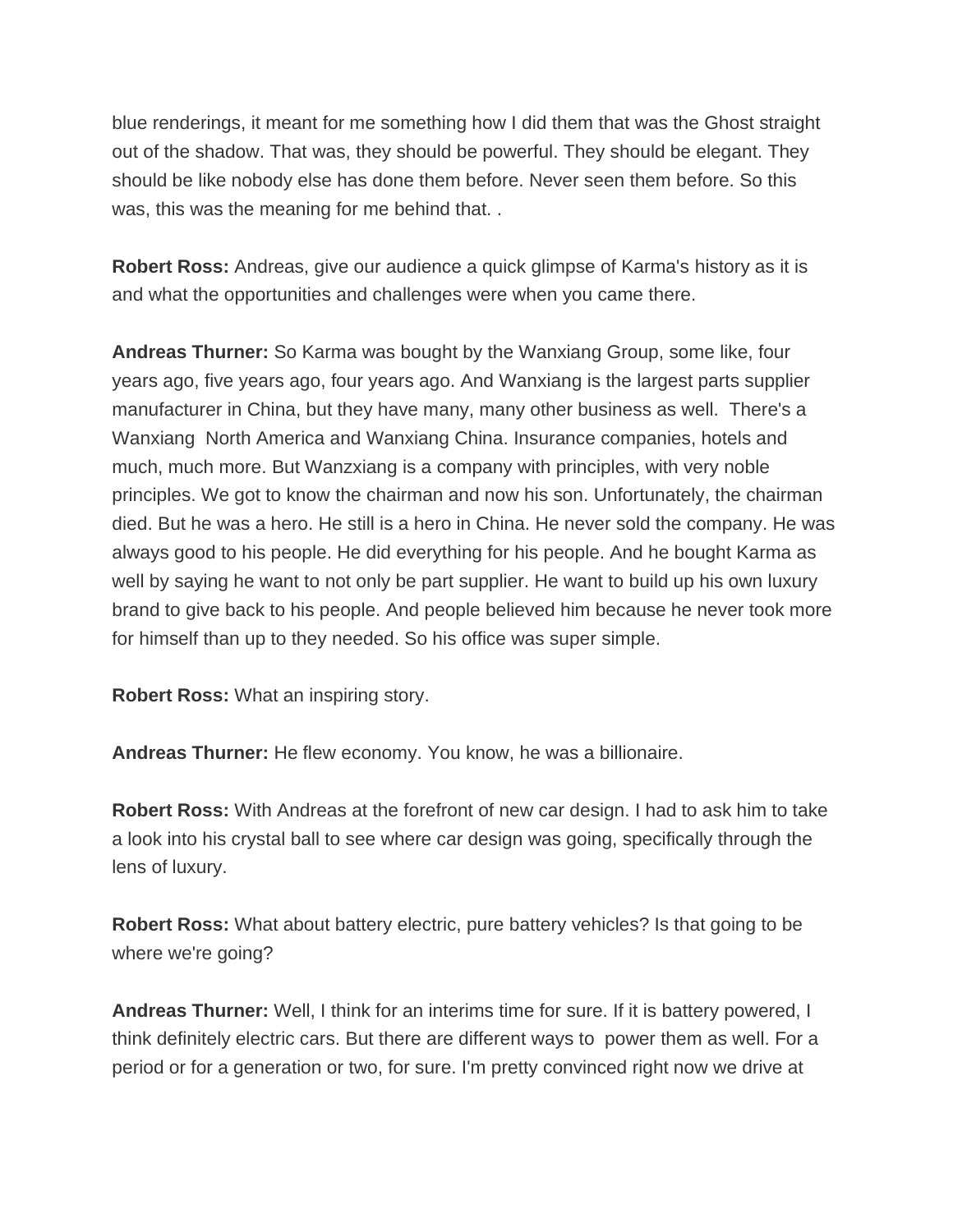home two electric cars and it's just so convenient and, you know, not at all any field of range anxiety. It's just not there.

**Robert Ross:** Range anxiety is awfully overblown. By the way. I just have to butt in and say this. Somebody was talking to me the other day is like, if you've got a problem, are you insane? What do you mean? How many times do you drive from L.A. to San Francisco. Stop in the middle. You have to stop and have lunch. You stop at Harris Ranch, you go, you plug the car in. You have a steak sandwich. You come out. Your car's fueled or electrified. You go on your way. Range anxiety is absolutely overblown.

**Andreas Thurner:** Absolutely. It's by the way, as well, a great joy and fun to drive agile cars. Electric cars are bloody agile.

**Robert Ross:** That's right. All the center of gravity is down low where you want it. And then you're basically flicking around a little go-kart.

**Andreas Thurner:** Absolutely. I mean, I love driving cars. I love to drive a Porsche. It's just I think like a swiss clock. That's perfect. At the same time, I was. I don't say that the brand now is driving at loud car which would have excited me some years ago very, very much. And I thought in the end, quite a lot of noise for very little. A lot of noise. Very little. Of course, I love sound, but still, this was like somehow,.

**Robert Ross:** Especially at 7:00 in the morning when you're going to work.

**Andreas Thurner:** You know, it's so, yes, there are great opportunities. But, you know, technology should not be used for the sake of let's use more technology. It's supporting an experience that you want to bring across. What are you standing for? What are your principles? What are your experience principles? What does your company stand for? And then you need to find some certain technologies that support that idea. And the more discreet they are, they more obvious they are, the better ideas, the better they are integrated far from a design point of view.

**Robert Ross:** Yeah, maybe that kind of takes us in a direction where my observation has been that as things become more, I'm going to say, technologically ubiquitous. In other words, let's assume for the moment that auto manufacturers going forward adopt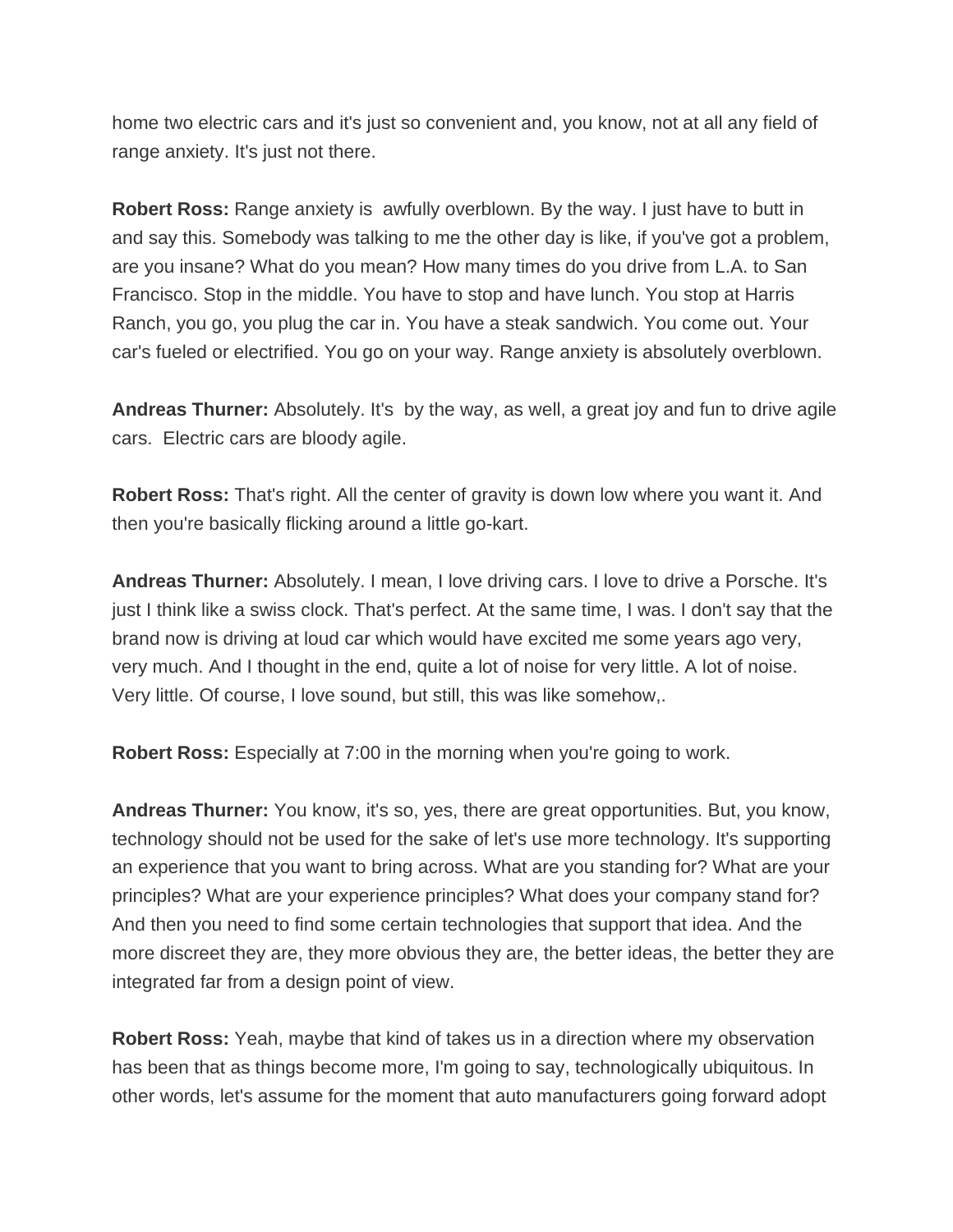all electric platforms and all these cars do zero to 60 in three seconds or whatever. I mean, this is all you know, it's sort of it's a given all of a sudden performance is a given. And it's astounding. All of a sudden they adopt all of the technological amenities. So you've got your connectivity, you got all the kinds of things that you want. And frankly, whether you're driving a Prius or a Phantom, it's going to have all of those things. So in a lot of ways, the playing field has been leveled. Every car is equal. Every car performs to the max. Every car delivers everything you want at that point. My question is, what will be the measure of a luxury vehicle? What role does design play in defining one car as a real statement of luxury and excellence?

**Andreas Thurner:** Well, I think it's placing a very, very important role on again, on how you get there. What are your authentic thoughts behind and how how does the whole team get there and what is the story for it? So what would be the authentic experience that you interact with your car, how you feel in your car? Again, it's not a shell. One example is how something probably I learned at Rolls-Royce was called away to, let's say at Rolls-Royce, because I was always interested to have to dig a little bit deeper. But what I do with my designers as well, now I send them out not only for days, but for weeks and sometimes more than a month, to work somewhere not in the design studio. They go to, for example, they worked at the Hollywood Hills stayed there, slept there and got the task for me to try different things, dress differently, go in different restaurants in West Hollywood, go in different libraries or galleries and see different people with different eyes and experience something very unique. And so when you experienced something very unique to yourself, something very unexchangeable, then you can as well design something very unique and you can tell a story with your product that will inspire people as well. It's not exchangeable. Then you basically offer something nobody else offers. You take in materials from these experience, from these contexts, you take in feelings. And that is not the ,I don't want to say you mentioned the Prius. Any other car like it's not an exchangeable average car. There's a certain aura, there's a certain presence, there's a certain then confidence. And this well, the possibility for uniqueness, because it's not Googled. It's experienced,right?. So I ask our kind of material design at the Hollywood hills, the first review, the image boards was full of beautiful pictures from the Internet. Let's say now we change that. Now, you should at least spend half of your time not at the House or three quarters of your time, but spend it outside.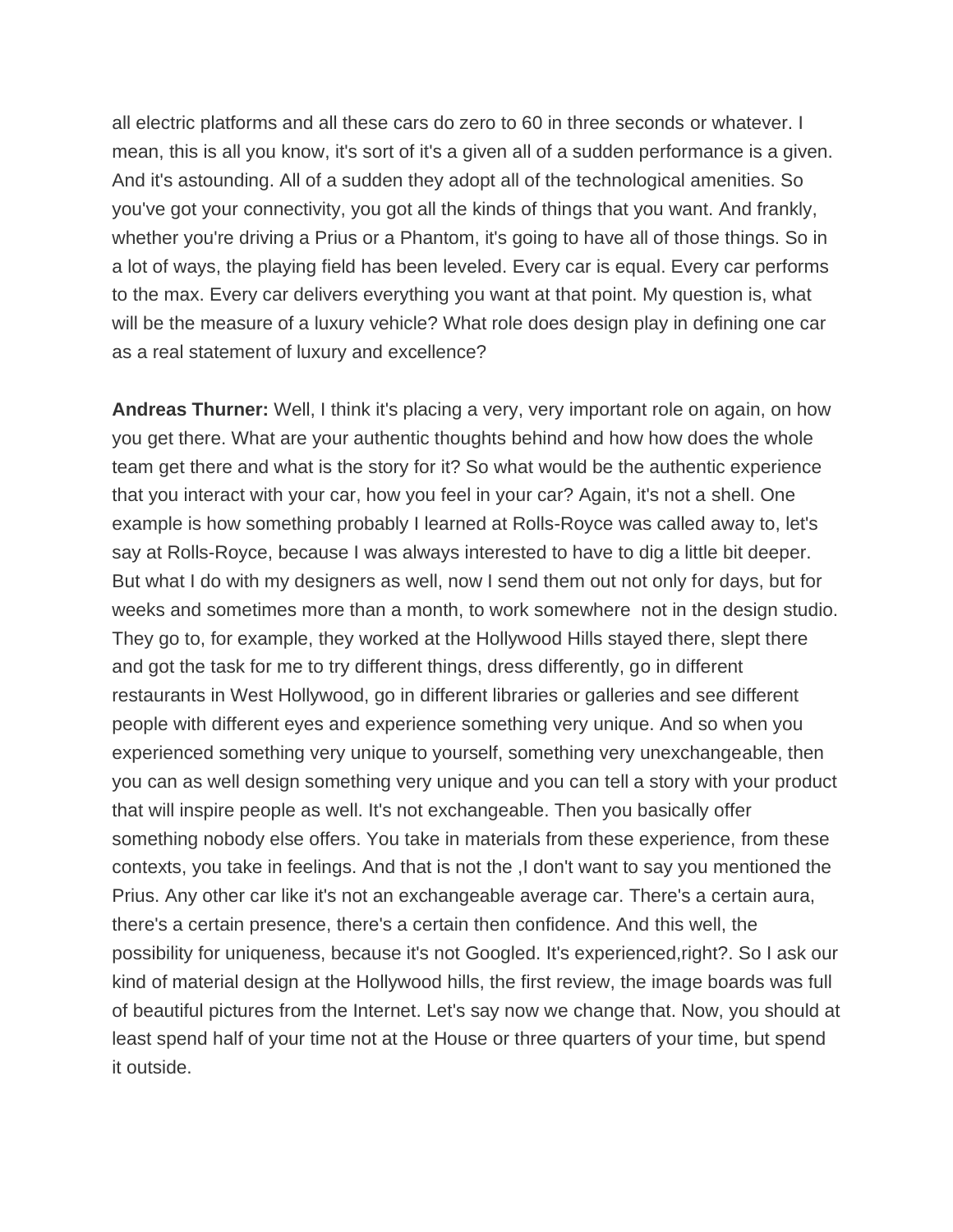**Robert Ross:** Outside. So make sure the next pictures come from your cell phone not from the internet.

**Andreas Thurner:** Come from yourself, you know, and then it is clear no other design studio in the world will have these same images.

**Robert Ross:** Well, you know, we talked about moving forward. And obviously, I'd like to ask you what's happening with Karma and some secrets in the future there. I'm sure you're going to tell me much. But in a nutshell, can you tell us where you're going next?

**Andreas Thurner:** Well, we have an outstanding Erev powertrain technology already, right. With the Revero GT . And I can say that I'm really more than impressed I'm touched by how good it drives, drives extremely good. At Monterrey where we met.

**Robert Ross:** Yes.

**Andreas Thurner:** Journalists and former race drivers were testing the cars and the feedback the engineering team,I can't take this credit, but our engineering team got to hear from them that this car is superior to the Stuttgarts which is pretty damn amazing for the first proper, ground up engineered car for such a small company. And I know.

**Robert Ross:** When you say small company, by the way, let me interrupt and just ask you how many people are with Karma?

**Andreas Thurner:** We are way under thousand, which is in the automotive industry or context. Very small.

**Robert Ross:** Yes, very intimate.

**Andreas Thurner:** Very intimate. But we have a complete full value chain , we manufacture. We do everything from A to Z. Which is pretty amazing. But what I want to say, the car already, so the existing powertrain already drives the chassis. The way how the car brakes and steers is fantastic. And I can only encourage everybody to try it out. This is the one side of our business. We will stay and cultivate basically this Serial hybrid, so you always drive electric. But you can as well generate more new electricity.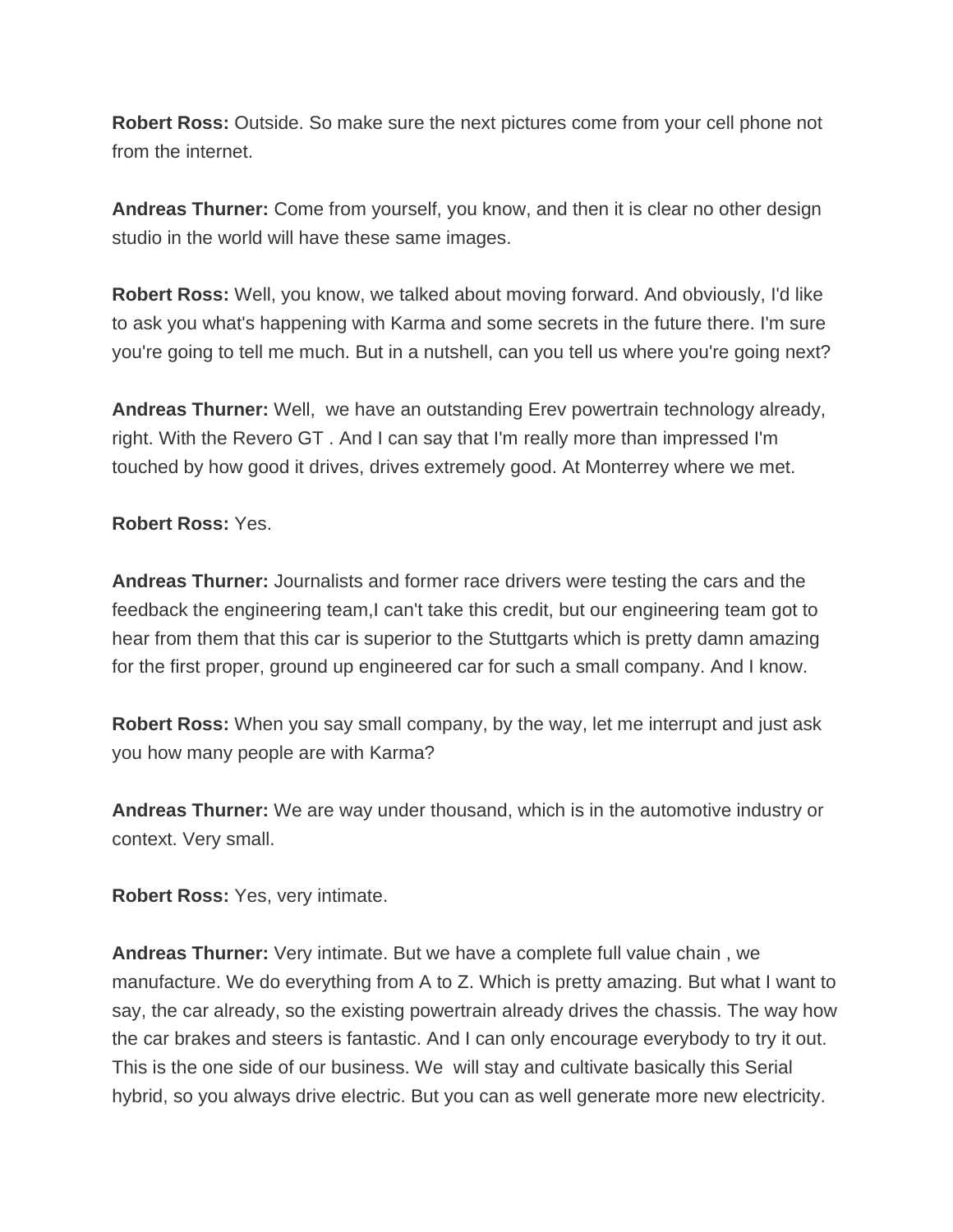**Robert Ross:** And this is the Revero you are talking about.

**Andreas Thurner:** This is the Revero. It's a fantastic driver's car. Fantastic driver's car. And I was positively shocked I have to say and I'm driving it right now, I'm here with a car.

**Robert Ross:** Oh fantastic.

**Andreas Thurner:** The other aspect. So we will continue this powertrain and we will see lots of opportunities to use this technology in different concepts. In the same time we arrived now approaching a complete new platform, a Beth platform,.

**Robert Ross:** Which again has a battery electric vehicle.

**Andreas Thurner:** But this is a purely battery driven vehicle without an engine combustion engine. And this offers us different opportunities, new opportunities. It's the same or a more excitement for designers because we have so much opportunity, all that space, all that space which you can use as a space or as negative space. Right. You can see it both ways. And you just have to make it very deliberately.

**Robert Ross:** Yes. And of course, with, you know, the economies of scale that I assume obtained with your parent corporation, I mean, that's basically battery central. So you've got all of the technological underpinnings and all of the supply chain that you would potentially need to actually imagine and engineer and build those cars.

**Andreas Thurner:** Yeah. At the same time, you're always looking for partners. The industry is moving so fast. In one hand it is about hardware and the other hand it is about software and ecosystem and services that you can provide. And then we are here in this situation as well, in an area which is very, very positive.

**Robert Ross:** It's exciting having cooperation that never existed before, almost of necessity, but also with a mind for efficiency, profits and everybody wins.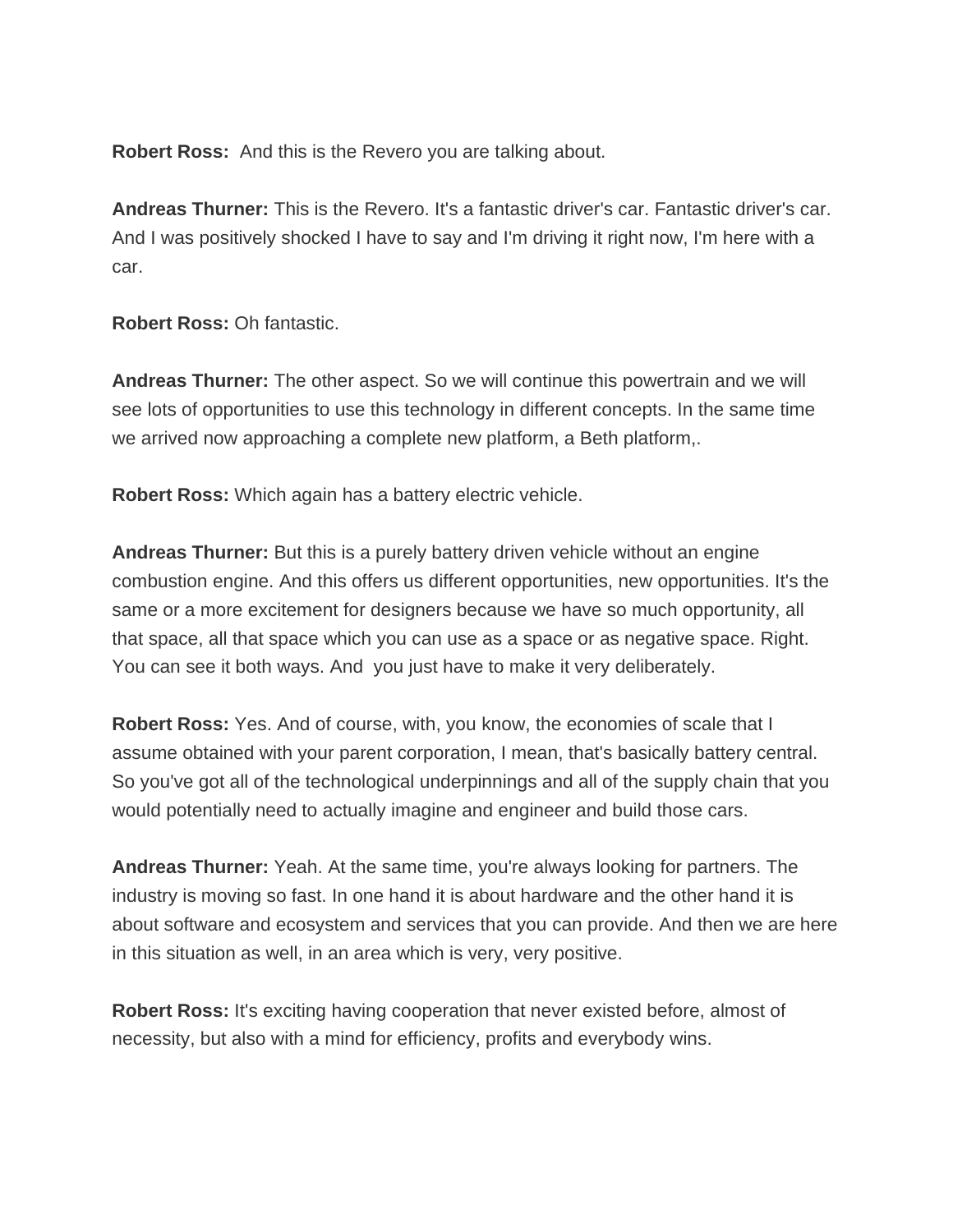**Andreas Thurner:** Absolutely. And we are not anymore just designers or car builders. We are not just companies who do b to c as a business to customers directly. But now as well, B2B business to business, we talk to other companies who offer services and be joined forces to offer services combined to customers that could be interested in our united forces. So it's very, very interesting. And you have to start designing with an understanding for business as well and for different opportunities from the start.

**Robert Ross:** ,So in other words, potentially you might have a client come to you who's looking to help you design something completely outside of the automotive arena, but that would rely on your expertise and your approach to problem solving.

**Andreas Thurner:** Yes. Yes. We not only design, but several departments in our house are actually set up to be their own profit centers as well, which is very interesting, which is stimulating for a design team that can be, you know, a flying car come around or they can be.

**Robert Ross:** We're waiting for those.

**Andreas Thurner:** Interesting topics. We just designed our third bus, fully electric bus, which will drive or we saw the first prototypes already driving in China.

**Robert Ross:** They, no kidding.

**Andreas Thurner:** They don't drive in China. And it's impressive. You approach this differently. And you learn for your own business again, right? Yeah. It's it's like a piece of architecture, basically. And now you learn that you can bring it back and learn it. In mid-October, we are opening our new design studio in Irvine. It's a brand new, beautiful, you know, long plate of Stiefelmeyer measuring plate. It's incredible what we design, our designers as well. So it's awesome.

**Robert Ross:** We'll be right back.

**Promo:** Sometimes the exceptional is not the biggest budget. Sometimes the exceptional is someone's ability to actually take their soul and printed on the screen for a moment, I want to learn everything that there is to know about the filmmaking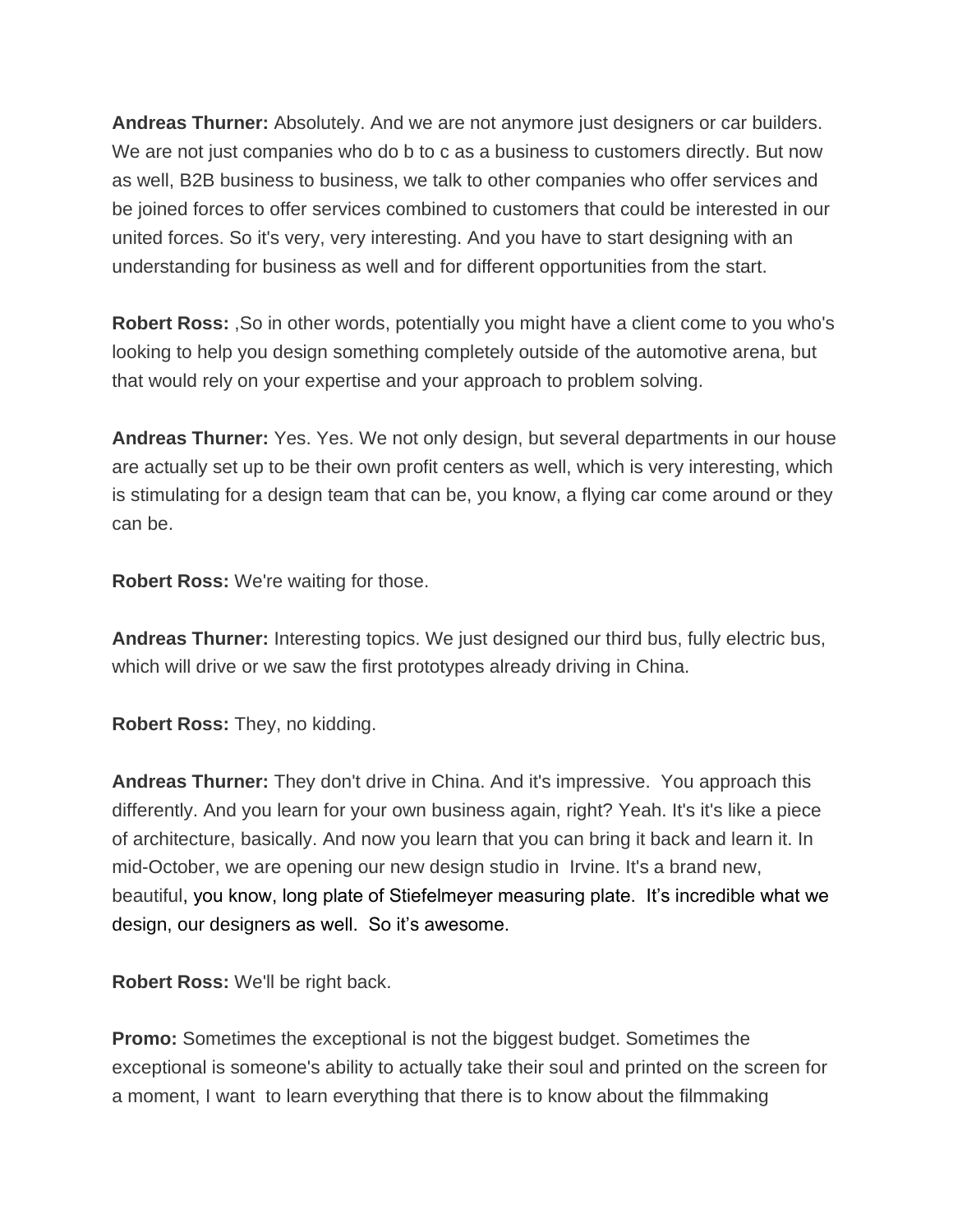process. I think part of art is hearing from the artists who create it and the number of different visions, the number of different qualifications that have to go into making any film is insurmountable. And hearing those stories can be just as exciting and insightful as the movies themselves. Certain movies or certain scores, certain actors have shaped who I am as a person. I have such appreciation for the things that people produce and the work that goes into whether it's the writer who came up with this story in general, or how the filmmakers were able to take that from the page and put it onto screen, and then from the actors themselves who are able to kind of bring that all to life. All of that is what I want to hear, because it makes me love my favorite movies even more. I'm Scott Tallal. If you love movies like I do, you're going to love Hollywood UNSCRIPTED. Wherever you get your podcasts.

**Robert Ross:** Well, we're back now with Cars that Matter. My guest, Andreas Thurner. What a great glimpse of your past experience and your present projects. Andreas, it's great to talk to you about these things, but we also want to talk about some stuff that is near and dear to our listeners, certainly to me. That's cars that matter most to you. Let's dig into that a little bit. What are some of your favorites?

**Andreas Thurner:** The very first car that I owned and bought with the very first money that I earned at Rolls-Royce was a seventy five Alfa Romero GT designed by Bertone.

**Robert Ross:** Yes.

**Andreas Thurner:** And that was very special for me. I loved that car. It's, I think, almost like the golden cuts of how it stands. It's designed by Giugiaro.

**Robert Ross:** That's right.

**Andreas Thurner:** He was actually the same age when he designed that cars. It was one of his first cars.

**Robert Ross:** Is that right? That was a 1961 design. The first stepnose was around then. Is that right?

**Andreas Thurner:** Yes. Yes.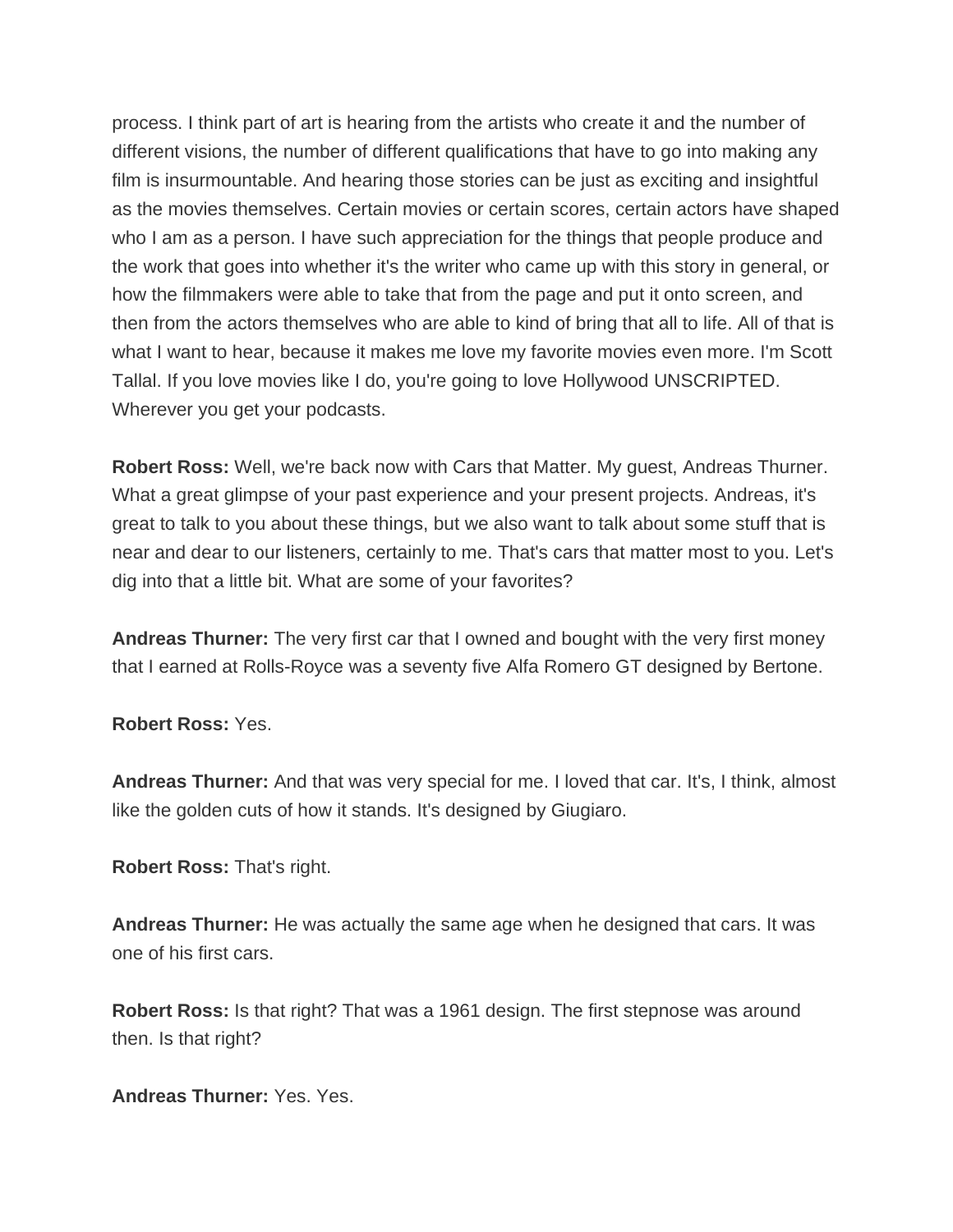**Robert Ross:** And then it went through, I guess, 75 in Europe, as the 2000, correct?

**Andreas Thurner:** Yes. So I've had one of the latest production cars and.

**Robert Ross:** Fantastic.

**Andreas Thurner:** And that was amazing. You know,.

**Robert Ross:** What a gorgeous shape it really is. I mean,.

**Andreas Thurner:** It beautiful. It looks so dynamic and so simple as well. You know, you talk about simplicity, reduce reduction - full of tension this car. Full of tension. And even being static, it has a lot of motion, forward motion to it. And you can just see Italian, you know, elegance and.

**Robert Ross:** Absolutely. I'd love putting that car next to a BMW 2002 and maybe next to a Datsun 510. You know, you put all three together and you realize they were racing together at SCCA, same class. And then all tearing each other up and then doing an amazing job. But talk about how a culture can have a signature on automotive design. Every single one, you can tell where those cars came from. And as Giugiaro's little GTV was really the most Italian car that you could have imagined from that time. So the little Alfa really informed some of your original inspiration for cars. What else?

**Andreas Thurner:** Definitely the definitely cars of the pre-war phase in the 30s. Definitely because, you know, this whole time seemed to have been so special in terms of pioneering or as competition. If it's the French, if it's the Bugati's of that time, the you know, the Atlantic is just outstanding. But then as well, what you know, the Phantom II, just look at the proportions of a Phantom II.

**Robert Ross:** What an amazing thing, a mile long hood. I guess you call them bonnets over there. Yeah. Proportionally, there's probably nothing more regal and stately and impressive than that car.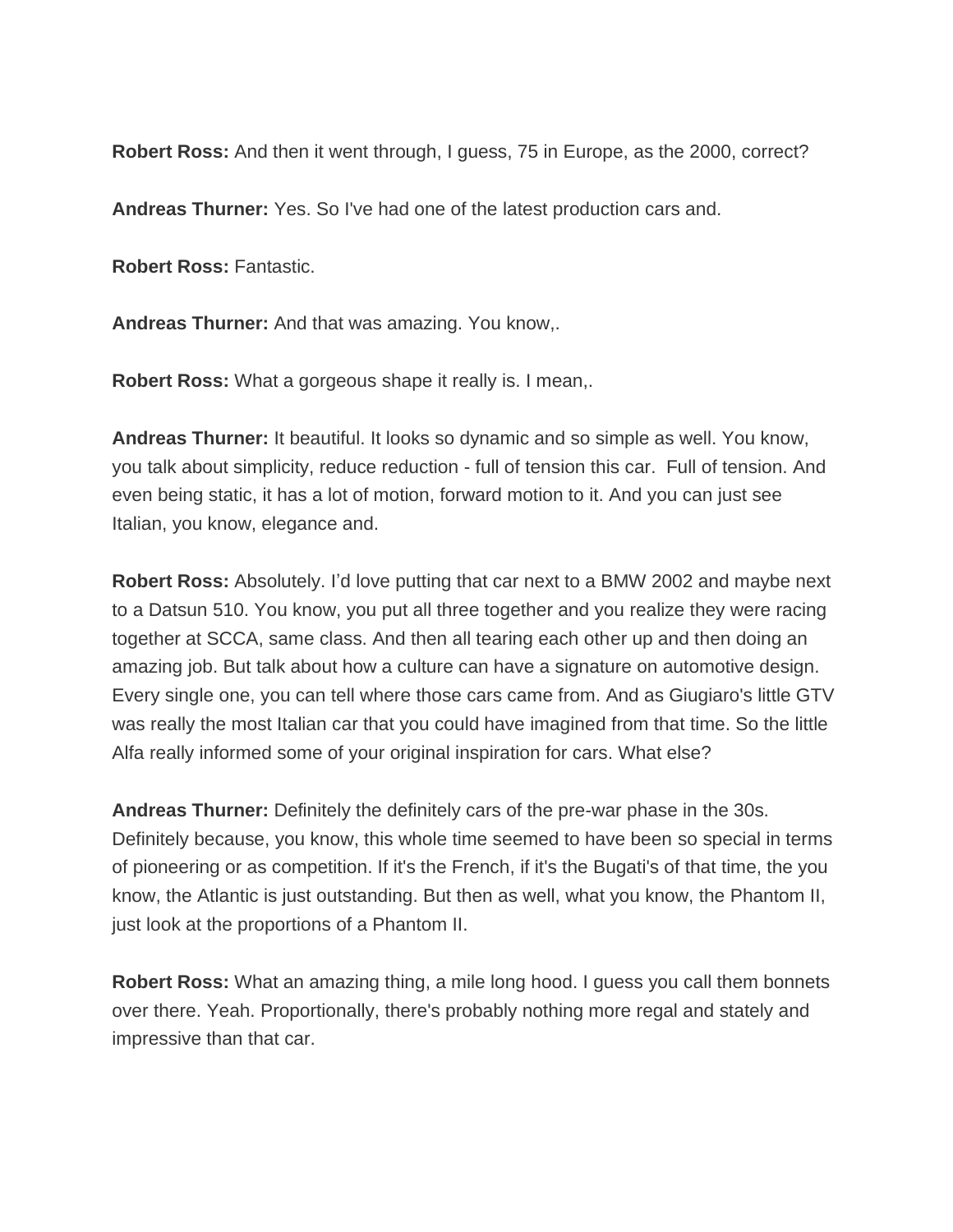**Andreas Thurner:** The yeah. You say that the sheer presence and then as well. How small and how tiny but yet perfectly fitted the cabin was right. That's right. Tiny, just impressive. Just beautiful.

**Robert Ross:** So prewar, it's interesting that a contemporary designer is so affected by pre-war designs. I think that says a lot about your appreciation for history.

**Andreas Thurner:** Well, you probably see when you see the SC1 as. That there is definitely something of that drama and something of that, again, pioneering spirit and expressive presence from those days. So you just have to imagine, just have to imagine to how would it feel to sit in the Spitfire and have that nose in front of you?

**Robert Ross:** Are you're not talking about a Triumph Spitfire. You're talking about the airplane. And yes, that is a magnificent view.

**Andreas Thurner:** Yeah. And then, you know, you have this Merlin engine in front of you, of course. Now, we don't have an engine in front of us, but still you celebrate proportions. You celebrate power. Just with the proportions. And that's something I'm convinced, there's something about proportions and stance that will never age.

**Robert Ross:** That's right. That's why a Jaguar E-type looks so good today as it did the day it was born.

**Andreas Thurner:** Absolutely. It looked like a starship landed, you know, actually were as well, thinking about that car when we did it,.

**Robert Ross:** Was that right? Yeah, very interesting. Well, I never want to be presumptuous and assume that one thing informed the other. But no question that the SC1 has that proportion and stance and kind of perfection of line. Well, what about driving? You like driving?

**Andreas Thurner:** I like driving. I'm not sure if I'm a very, very good driver, but I love driving.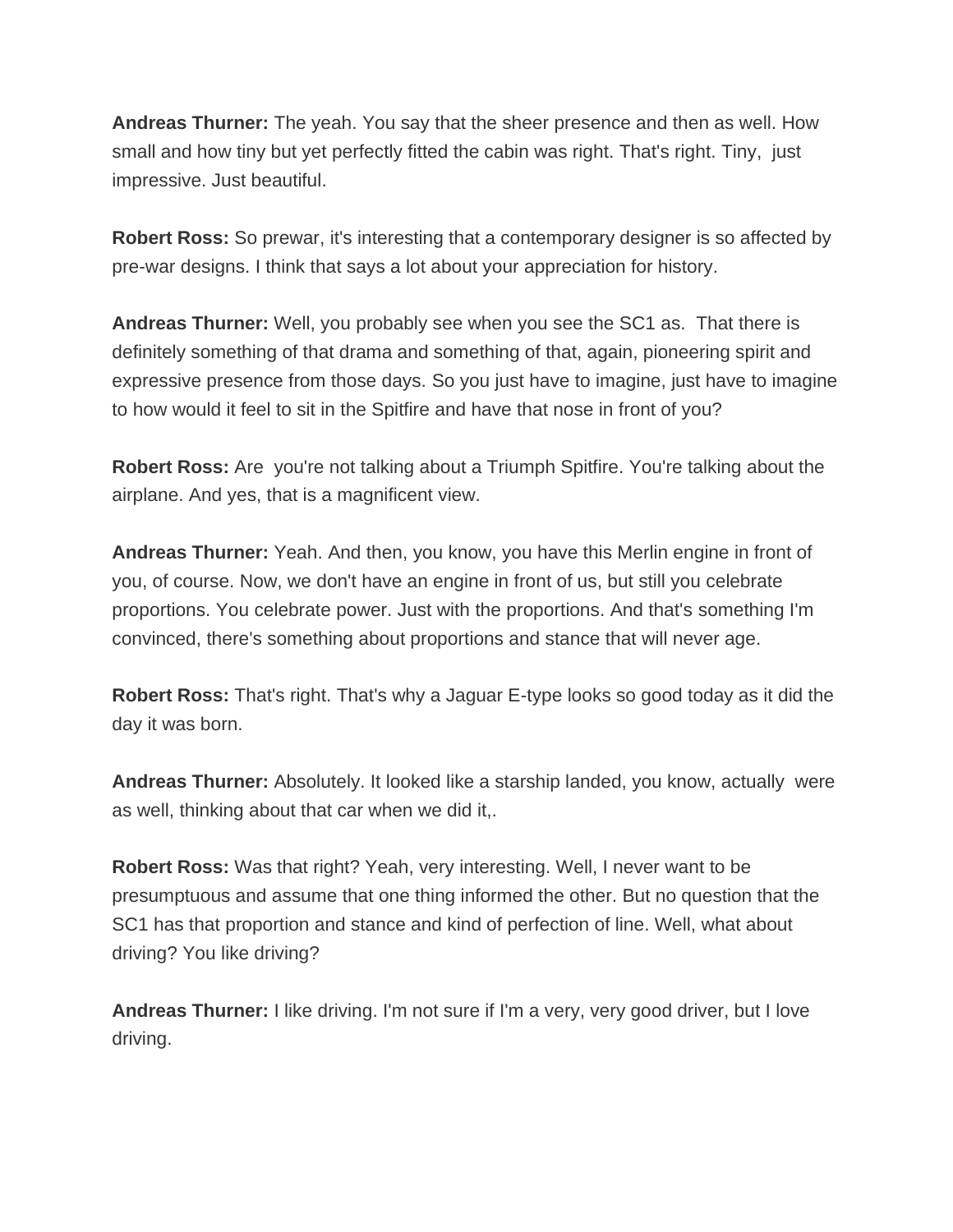**Robert Ross:** And what do you mentioned earlier, the 911 as an example of a car that, you know, you consider a great driving experience. Are there some other cars that or some others that may have kind of affected you and.

**Andreas Thurner:** Well, Several Porsches that I like to drive. You know, I love to drive. Caymen. It's just absolutely fantastic to drive as well. But then I was touched to drive the Phantom, The Phantom is just such a solid, yet light and sophisticated feeling. I had a chance of one time to drive the Silver Ghost.

**Robert Ross:** Did you really? Yeah. The 1907 Silver Ghost?

**Andreas Thurner:** yes. I mean, I shouldn't say a driver, I was passenger.

**Robert Ross:** Yeah,.

**Andreas Thurner:** But yes, there was an experience. We drove it from Sunningdale over at Windsor Castle and passing Ascot, you know, all these beautiful old trees left and right and the whole context and you set so high up, you sit so close together. You have your feet very fast, yet your posture just upright. The whole experience of how you sit is just something as-and then you feel justice, power, this energy. Yet it's so smooth, it's absolutely clear where you're going. It's like on race. It's confidence without question.

**Robert Ross:** Isn't it amazing? I've talked to some old guys that are owners of the original silver ghosts and obviously not that one. That's partly those valuable car in the world, but of that model. And they still regarded as one of the most perfectly built and engineered cars in the world. You just can't find fault with them. A hundred and something years later.

**Andreas Thurner:** Yes, yes, yes. And that's what gives me hope. Because it was really the first series car and they had a car before, like but not series. Like it was their first series meant to publish. And yet it was the best car in the world. Right. They were no startups back then, right? They were they were established companies and nobody knew before that Rolls Royce would be the best kind of worth for 110 years now. So that gives hope. And it's not easy to pull off against sophisticated and established